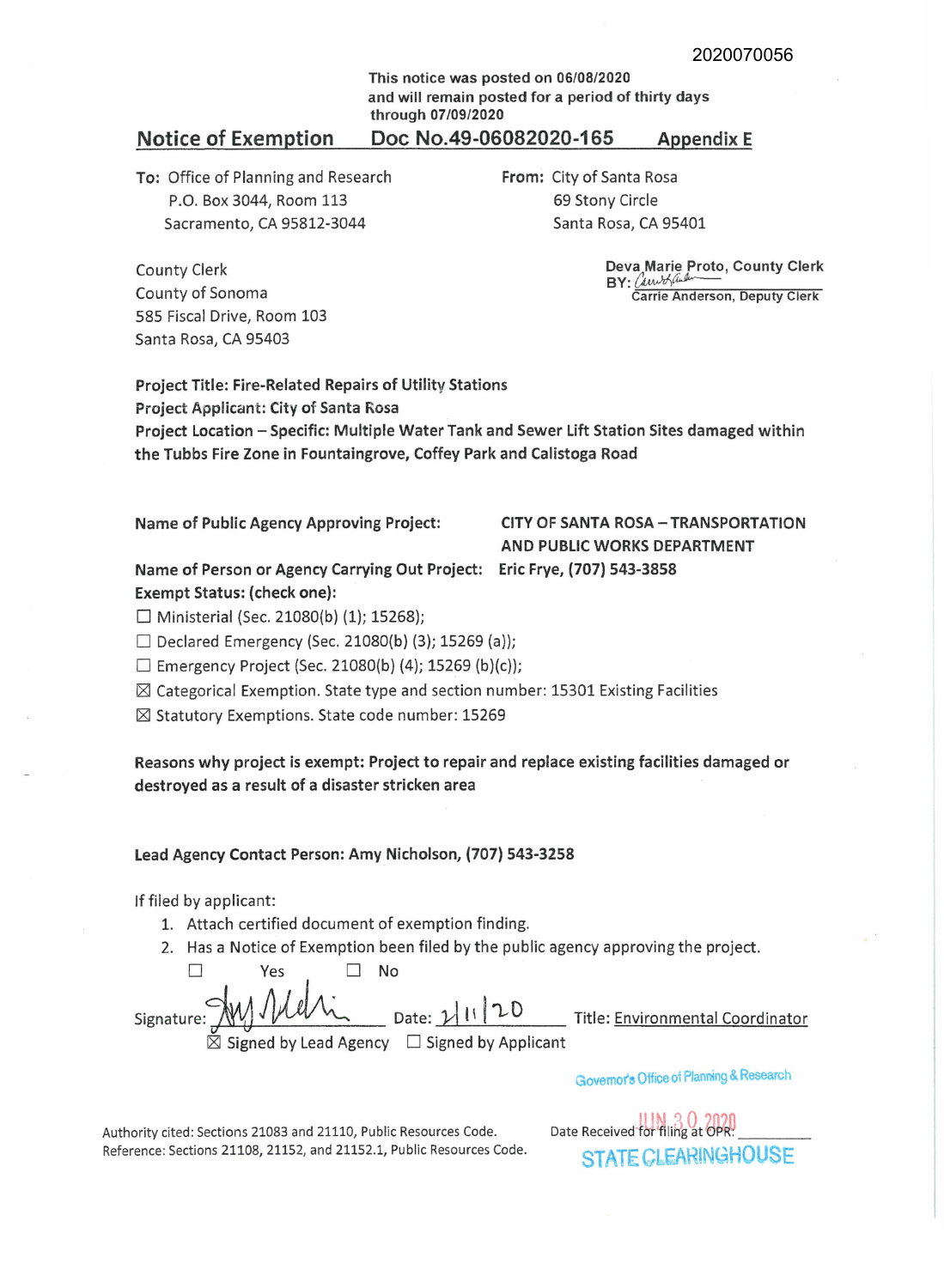

*Tide 14. California Code of Regulations*  **Chapter 3. Guidelines for Implementation of the California Environmental Quality Act** 

## **Article 18. Statutory Exemptions**

**Sections 15260 to 15285** 

#### **15269. Emergency Projects**

The following emergency projects are exempt from the requirements of CEQA.

(a) Projects to maintain, repair, restore, demolish, or replace property or facilities damaged or destroyed as a result of a disaster in a disaster stricken area in which a state of emergency has been proclaimed by the Governor pursuant to the California Emergency Services Act, commencing with Section 8550 of the Government Code. This includes projects that will remove, destroy, or significantly alter an historical resource when that resource represents an imminent threat to the public of bodily harm or of damage to adjacent property or when the project has received a determination by the State Office of Historic Preservation pursuant to Section 5028(b) of Public Resources Code.

(b) Emergency repairs to publicly or privately owned service facilities necessary to maintain service essential to the public health, safety or welfare.

# **Article 19. Categorical Exemptions**

*Title 14. California Code of Regulations*  **Chapter 3. Guidelines for Implementation of the California Environmental Quality Act** 

#### **Sections 15300 to15333 15301. Existing Facilities**

Class 1 consists of the operation, repair, maintenance, permitting, leasing, licensing, or minor alteration of existing public or private structures, facilities, mechanical equipment, or topographical features, involving negligible or no expansion of use beyond that existing at the time of the lead agency's determination. The types of "existing facilities" itemized below are not intended to be all-inclusive of the types of projects which might fall within Class 1. The key consideration is whether the project involves negligible or no expansion of an existing use.

Examples include but are not limited to:

(a) Interior or exterior alterations involving such things as interior partitions, plumbing, and electrical conveyances;

(b) Existing facilities of both investor and publicly-owned utilities used to provide electric power, natural gas, sewerage, or other public utility services;

Authority cited: Sections 21083 and 21110, Public Resources Code. Date Received for filing at OPR: \_\_\_ \_ Reference: Sections 21108, 21152, and 21152.1, Public Resources Code.